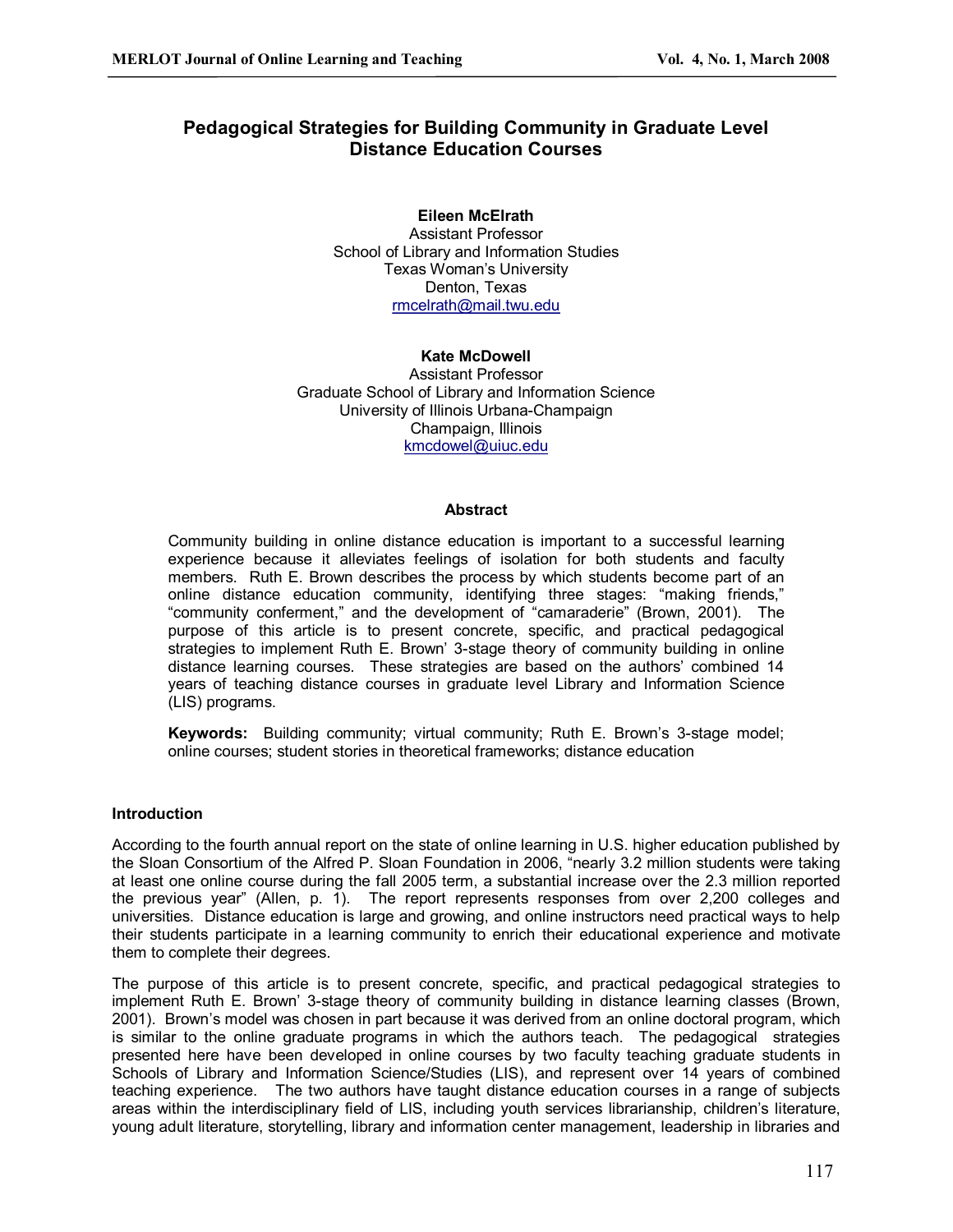information centers, reference, information professions, and information sources and services in the humanities.

## **Literature Review**

Brown's research uses grounded theory based on interviews and archived class interactions to develop a general theory of how community is created in online classrooms. Briefly described, Brown's 3-stage process consists of stage one, "making friends online;" stage two, "community conferment" or acceptance which occurred when students participated in "long, thoughtful, threaded discussions on a subject of importance;" and stage three "camaraderie," which is achieved "after long-term or intense association with others involving personal communication" (Brown, 2001).

Although Brown does not focus extensively on pedagogical practices to create community, she does argue that "[m]odeling, encouragement, and participation by the instructor helped community form more readily for more students in computer-mediated classes" (p 31). The three stages in Brown's model are achieved in fifteen steps, some of which are dependent on students' own initiative. However, steps 1, 2, 4, 7, 8, and 9 are amenable to instructor control, as discussed below.

| Step | Description                      |
|------|----------------------------------|
| 1    | Tools                            |
| 2    | Comfort level                    |
| 3    | Self-assessment and judgments    |
| 4    | <b>Similarities</b>              |
| 5    | Needs met                        |
| 6    | Time allotted                    |
| 7    | Supportive interaction           |
| 8    | Substantive validation           |
| 9    | Acquaintances/friends            |
| 10   | Earning trust, respect           |
| 11   | Engagement                       |
| 12   | Community conferment             |
| 13   | Widen circle                     |
| 14   | Long term/personal communication |
| 15   | Camaraderie                      |

Table 1: Brown's 15-Step Process of Community-Building

Instructors can positively influence the community-building process by developing pedagogical strategies to facilitate each of these stages. In fact, one study found that students identified "instructor modeling" as the most important factor in building online community (Vesely, Bloom, and Sherlock, 2007).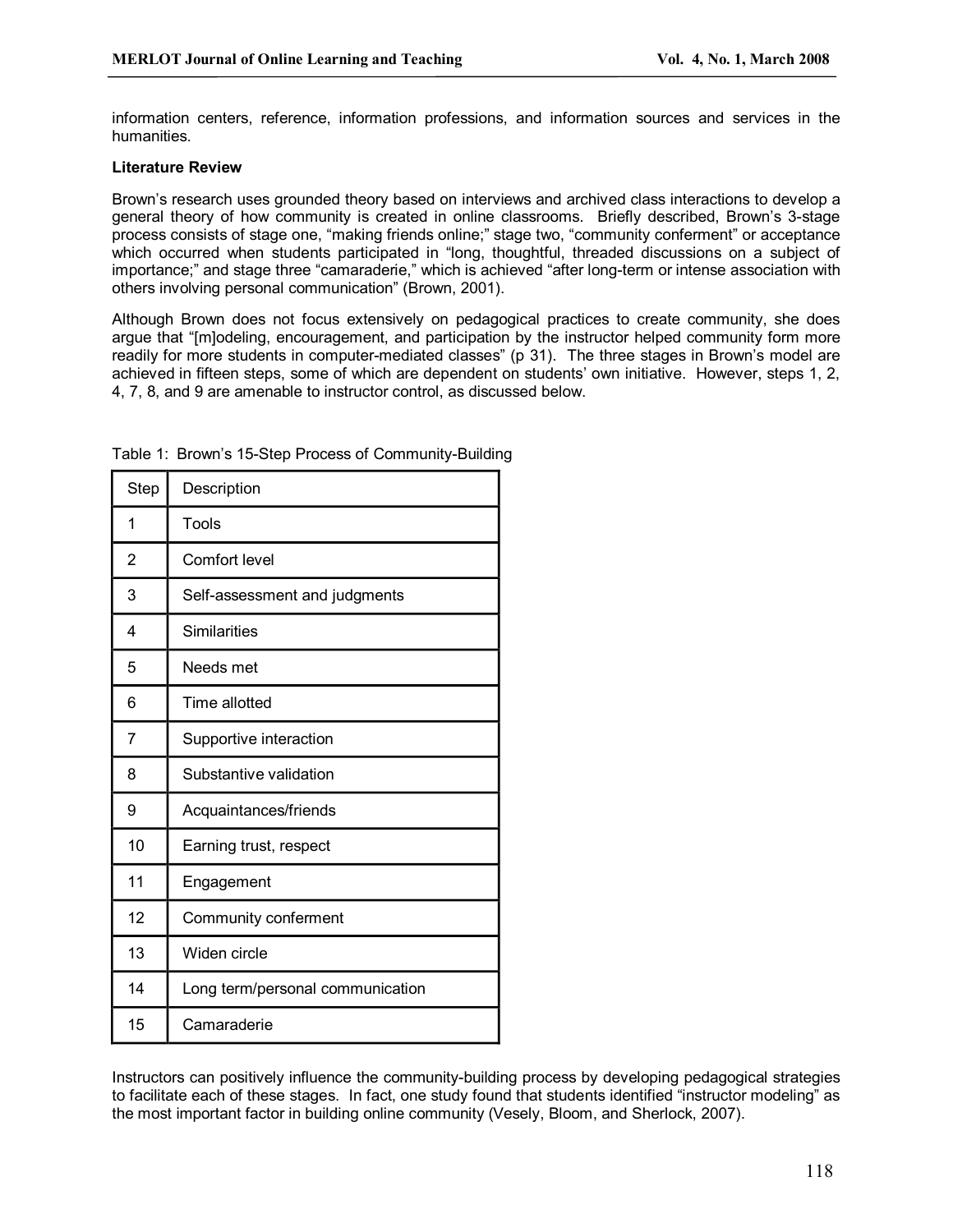Brown is one of many researchers concerned with the development of classroom community in online settings, where community (or lack thereof) takes on a heightened importance. (McMillan & Chavis, 1986; Hill, 1996; Wellman, 1999). Collins and Berge (1996) describe positive aspects of community building in distance education courses including "promoting human relationships, affirming and recognizing students' input; providing opportunities for students to develop a sense of group cohesiveness, maintaining the group as a unit, and in other ways helping members to work together in a mutual cause" (The online instruction section, para. 3). Research on issues basic to the importance and success of graduate online programs indicates that providing supportive community for students is a necessity (Mellon, Kester 2004).

Some argue that community is in fact central to the learning process. For example, Rena M. Palloff & Keith Pratt argue that, in online education, "attention needs to be paid to the developing sense of community within the group of participants in order for the learning process to be successful" (p. 29). Alfred P. Rovai developed the Classroom Community Scale, a self-report measure of perceived cognitive learning, to survey online students, and found a positive relationship between a sense of community and perceived cognitive learning (2001).

It is vital that instructors approach the issue of community early and with specific pedagogical strategies to prevent student isolation and disorientation. As researchers from the LEEP program at the University of Illinois, UrbanaChampaign found, "the distance experience can be trying, particularly at the beginning, as students cope with new technologies and new ways of interacting in a world no one understands including the students themselves in their early months of the program" (Haythornthwaite, Guziec, Robins, Shoemaker, 2000). A student's experience during the first few weeks and months of an online course contributes to their decisions to continue in the course and to whether they will enroll in other online courses (Hayththornthwaite, 2005). Gayle E. Mullen & Mary K. Tallent-Runnels (2005) found that students perceive online and traditional classroom environments differently and the most significant difference was in the instructors' affective support such as listening, encouraging everyone to share ideas, using personal examples and providing humor. They emphasize the importance of the online instructors' understanding that teaching and learning in the online environment is quite different from teaching and learning in the traditional classroom setting.

In fact, the online student experience is so difficult that some researchers have labeled it "distress." Noriko Hara & Rob Kling (2000) define distress as "a general term to describe students' difficulties during the course such as frustration, a feeling of isolation, anxiety, confusion and panic." Their findings reveal that students' distress include: the absence of physical cues lead to some confusion and anxiety for students, lack of feedback from faculty causes some anxiety and ambiguousness in human communication is more difficult to resolve in written communication.

Other research has explored reasons why students dropped or failed their online courses, and found that instructors need to orient the students to the demands of online courses and provide them with methods for learning online (Nash, 2005). While the instructor can facilitate the building of community, some researchers assert that, ultimately, students must build their own community (Conrad, 2005). Nevertheless, the pedagogical strategies that an instructor uses can either allow isolation to go unchecked or set the tone for cohesiveness and classroom community.

We also draw upon Alfred P. Rovai's definition of traditional classroom community:

a feeling that members have of belonging, a feeling that members matter to one another and to the group, that they have duties and obligations to each other and to the school, and that they possess shared expectations that members' educational needs will be met through their commitment to shared goals. Classroom community is a specific type of community based on the following characteristics: a. the setting is the world of education b. the primary purpose is learning c. the community is based on a fixed organizational tenure (2000, p. 33).

There are parallels between Rovai's description of community as an affective sense of belonging and Brown's references to "making friends," "acceptance," and "camaraderie." It may be challenging for instructors accustomed to the traditional classroom to develop pedagogical strategies to promote such emotional and psychological aspects of online community, but it is vital that they do so.

Brown's 3 stages of online community development provide a theoretical framework for understanding the process by which community develops. Brown indicates that instructors can contribute to this process by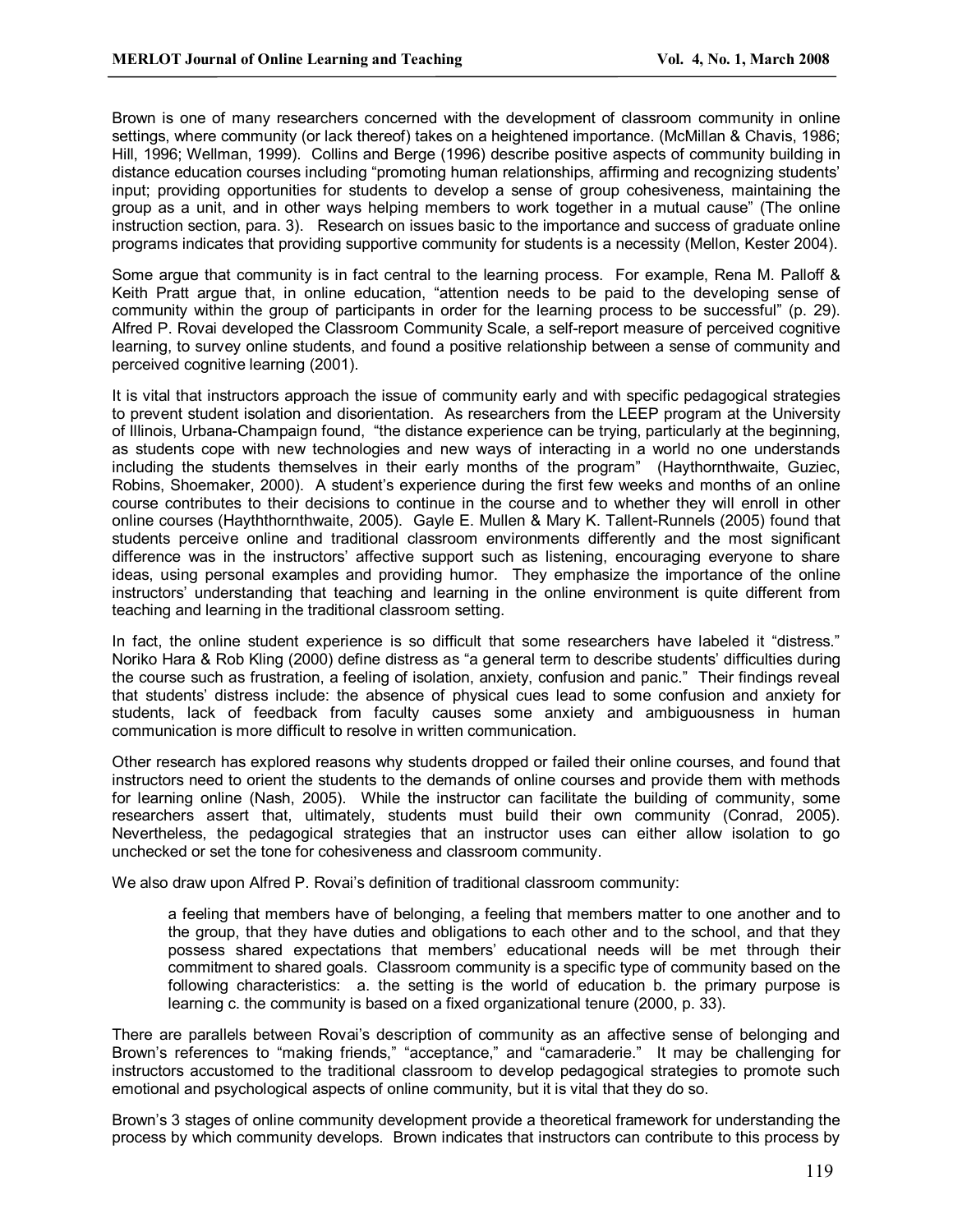foregrounding the concept of community in class activities and discussions (2001, p. 33). Below are examples of other specific pedagogical strategies that instructors may use to encourage students to develop community in their own online classrooms.

## **Pedagogical Strategy for Stage 1: Creating a Supportive Environment**

Combating the distance and depersonalization of the online environment requires that the instructor model a personal and supportive approach. Brown lists supportive interaction as the eighth step in community-building (2001). Reminding the students that they are learning not only the course material and new concepts but also learning to maneuver in the online course management system as well as learning how to learn online is a way of foregrounding the commonalities of students in the class. Students need reminders to be kind to themselves during the course, as they deal with the challenge of learning in a new way. Stressing the difference from learning in a face-to-face classroom allows students to reflect on their own learning processes. This establishes a tone of friendliness, which in turn makes it more likely that students will engage in "making friends" (Brown, 2001).

Similarly, establishing a supportive tone and realistic expectations about technology helps students cope with "distress" (Hara and Kling, 2000) so that they can relax in times of technological trouble. Acknowledging the possibility that something may go wrong with the technology helps to reassure students, as does sharing information about what we will do when problems occur. As Brown's steps 1 (tools) and 2 (comfort level) suggest, becoming comfortable with the technological environment is the foundation that all students need in order to effectively participate in the classroom community. Reassuring students that technology failures are surmountable obstacles with concrete suggestions for file backup and understanding regarding glitches in electronic communication provides an effective way to reduce their fears.

Brown suggests directly addressing the topic of community-building with students. A related pedagogical strategy is to directly address the theme of learning to be an online learner. To this end, it is important that students gain some understanding of Constructivism, the theory that provides the framework for this instructor's online courses. The following definition of the theory is provided in each online course so students can begin thinking about learning online vs. face-to-face learning:

Constructivism is basically a theory -- based on observation and scientific study -- about how people learn. It says that people construct their own understanding and knowledge of the world, through experiencing things and reflecting on those experiences. When we encounter something new, we have to reconcile itwith our previous ideas and experience, maybe changing what we believe, or maybe discarding the new information as irrelevant. In any case, we are active creators of our own knowledge. To do this, we must ask questions, explore, and assess what we know. (thirteen| ed. online, 2006).

Rovai's definition of community states that building community relies upon having shared learning goals. Students share the goal of understanding the constructivist theory of learning while also gaining new ways of understanding themselves. The dialog that results from exchanges around these aspects of course content supports students through step 3 of Brown's process, when they tend to become preoccupied with self-assessment and self-judgment (2001). The instructor can support students by encouraging them to develop an intellectual curiosity about their own constructivist process of learning to be an online learner.

#### **Pedagogical Strategy for Stage 1: Course Chat**

Instructors support students in building community when they model the expected participatory behavior. One effective means of modeling open discussion is to create a "Course Chat" discussion forum, where students can ask general questions about the course or the course instructions and receive public replies from the instructor. These are the types of questions that students in a traditional classroom would be asking each other during a break or asking the instructor individually at office hours. By using a Course Chat forum, students' questions are answered promptly and the instructor is saved the trouble of answering the same question multiple times over private email. This also supports the building of community by showing students that they are not alone in having questions and empowering them to discuss the answers with the instructor in a public forum. Finally, students can be encouraged to answer their classmates' questions if they know the answer, helping them to know and respect each other as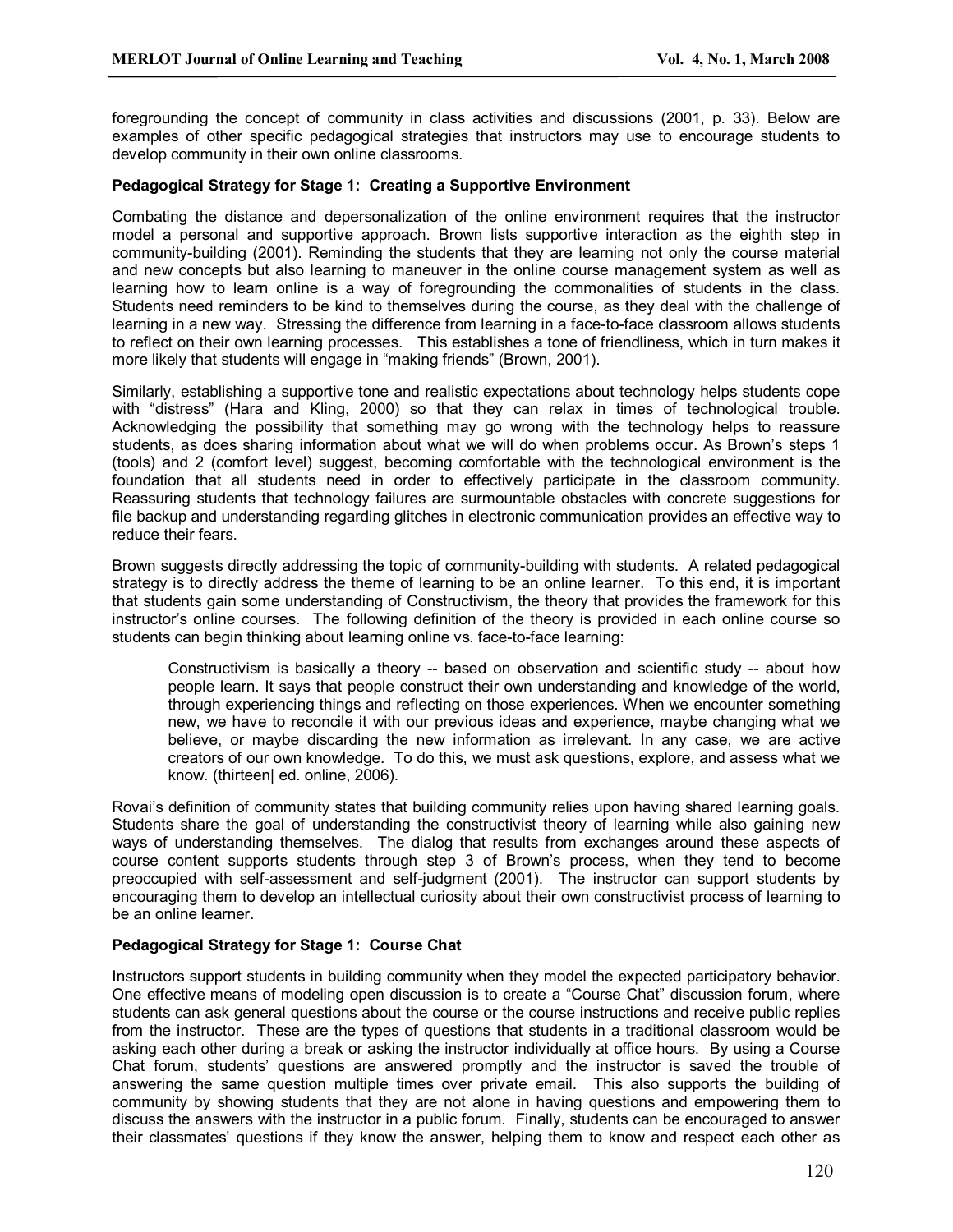learners with shared goals.

## **Pedagogical Strategy for Stage 2: Interactive Introductions**

Providing a forum for students to begin to get to know each other is important for building community and learning. Brown suggests that instructors should "[b]uild an opportunity for the students to learn more about each other to facilitate early discovery of commonalities" (2001, p. 33). In a face-to-face graduate classroom, the instructor would typically introduce herself/himself and ask the students to introduce themselves to one another. Introductions are even more critical in online courses. One basic online pedagogical strategy is to provide a mechanism for encouraging the students to introduce themselves, inviting them to share typical information such as name, city, and why they are taking the course. Using this strategy yielded approximately 75-80 posts in eighteen online courses taught by this instructor. However, in seven online courses in which this instructor used an interactive introductory exercise loosely based on a childhood game entitled, "Truth is Stranger than Fiction," the students' interactions increased. This interactive exercise calls for the above information but also requires students to actively engage with others' introductions.

#### Table 2: Interactive Introductory Exercise

#### **Exercise: Introductions**

First, please tell us your name and the city and state in which you live.

Next, let's play, *Truth is Stranger than Fiction*. Tell us in four sentences three lies and one truth about yourself. The rest of the class will guess your one "true statement." Please do not tell us the real truth until someone correctly identifies it-that's part of the fun. Post your information by Monday so everyone will have time to guess your truth.

Then, list three or four of your favorite websites (PG-rated only, of course, so everyone can enjoy them). Please include:

- 1. One site that features your favorite author or singer.
- 2. One site that provides information about your "dream vacation."
- 3. One or two favorite websites be sure they are rated PG and suitable for your classmates' viewing  $\circledcirc$

After reading each classmate's post, choose three classmates and comment on one of their favorite websites. Tell us about the website:

- 1. your interest in the subject
- 2. ease of navigation in the website
- 3. how informative you found the website

Students were required to post four times instead of one time, and so it is to be expected that the number of introductory posts and responses to classmates' posts would increase. However, a simple quadrupling of the above numbers would suggest that 300-320 posts would be expected, while in fact the numbers increased to between 375 and 380 posts in each course. This increase shows that students became comfortable talking online with each other and sharing more information than they did in typical online introductions. Additionally, the students given the interactive introductory exercise chatted with each other about their daily lives and their plans for future careers. This exercise invites students to accept one another and be accepted into the online community, addressing stage two of Brown's model (2001).

#### **Pedagogical Strategy for Stage 3: Illustrating Theoretical Frameworks with Student Stories**

In addition to providing various kinds of support for students' online interactions, it is in instructors' best interest to assure that community-building activities are closely connected to the content of the course.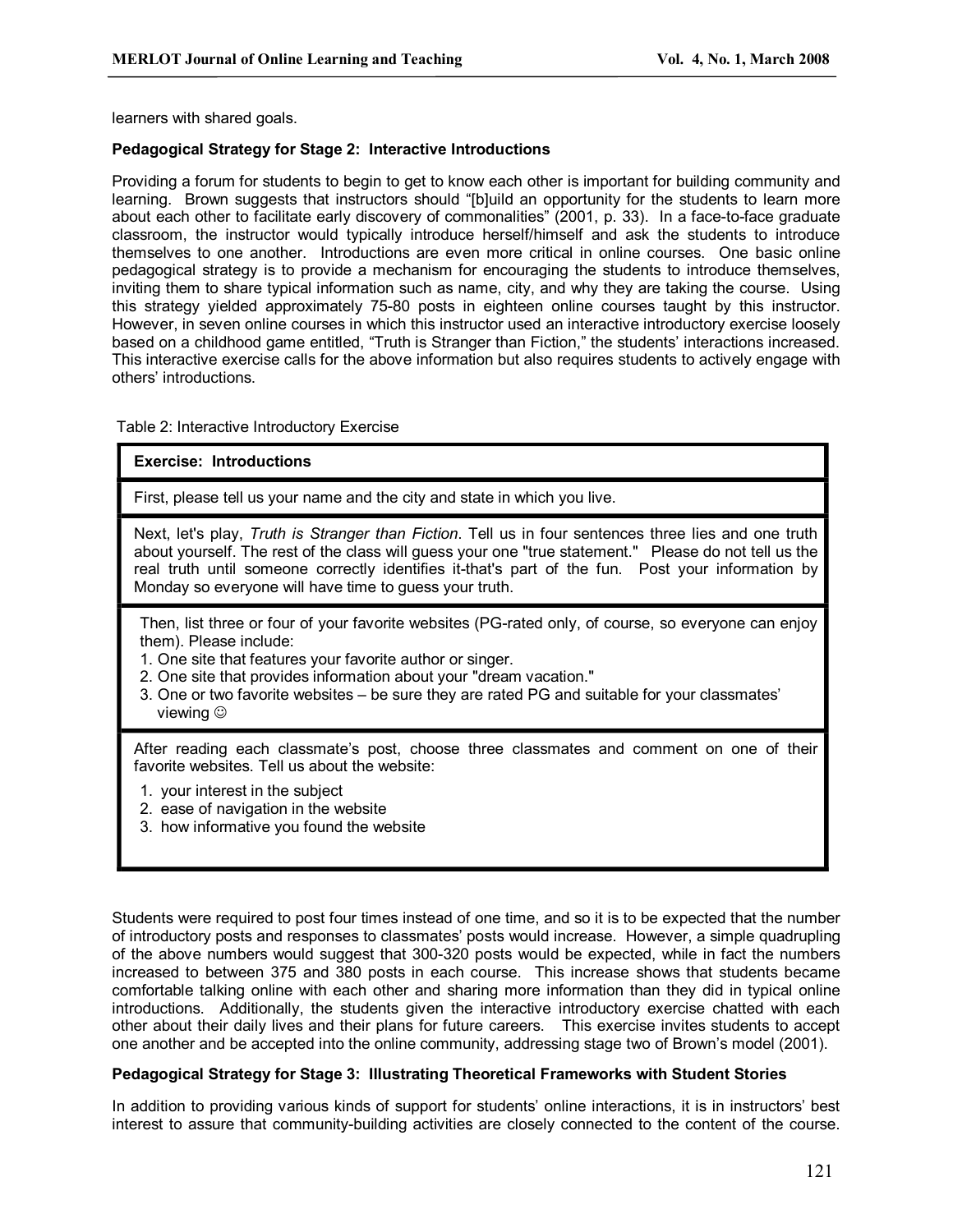As Brown argues:

Community-building should be emphasized not just for the sense of togetherness it provides students, but also to help keep the students in the class and in the program, to promote full engagement in the class, to facilitate effective collaborative learning, and to encourage continued communication after the course of program is complete for development and career services purposes (2001, p. 34).

Full engagement and collaborative learning can be promoted by asking students to contribute stories from their lives that serve as examples of core course concepts. This third pedagogical strategy, using student stories to illustrate theoretical frameworks, is a means of insuring that students build community through exchanges that are both personal and firmly rooted in the course material. These exercises provide a platform for the sort of "long-term or intense association with others involving personal communication" that facilitates the third stage of community development (Brown, 2001).

To implement this strategy, instructors elicit stories from the lives of the learners that serve as examples of the material to be learned. Generally, these stories will serve as examples of realworld instances of basic course concepts. The instructor approaches these stories as information to be organized into a text or audio presentation that reiterates course concepts and explicates how students' stories serve as instances of these concepts. Studies of excellent teaching confirm that the most effective way to introduce new concepts is to start "from the lives of the learners" (Curran, 1998). Using student stories to illustrate course concepts builds a "bridge" from their lives to the course material, and creates meaningful interactions, both socially and pedagogically, in the online environment

Eliciting student stories that are relevant to course concepts requires two steps: 1) identify concepts that students need to understand and 2) write questions to elicit stories of experiences that can serve as examples or instances of these concepts in action. Most instructors accomplish the first task when they design a syllabus. The second task is difficult to describe in the abstract, because it involves looking closely at the course concepts for instances where students' lived experiences would provide relevant instances of a theoretical concept. However, it is easy to understand when based on examples from multiple areas of the interdisciplinary field of LIS. Three specific examples follow, from the areas of reference, collection development, and youth services, showing questions asked and examples of how students' stories can be organized and presented back to the students as a group to illustrate course concepts. These are only a few examples; students' stories could be used to illustrate theoretical frameworks in a variety of academic disciplines beyond LIS. In each case, this pedagogical strategy supports steps 4 (similarities), 7 (supportive interaction), 8 (substantive validation), and 9 (acquaintances/friends) as discussed below.

#### **Example 1: Teaching Reference**

In a burgeoning world of information resources, it is impractical to think that one course could teach all of the sources that a reference librarian will use in the course of their careers. However, a course can teach students to understand how reference is meaningful in their own lives. An instructor could ask: "What do you refer to?" In his paper surveying the practices of 61 superior LIS teachers, Charles Curran gives this question as one example of excellent teaching because it starts from the lives of the learners (1998). In a traditional classroom, a discussion centered on this question helps build community because students notice patterns and similarities among their own experiences.

Because distance education students answer in a text-based medium, an extended version of the question is useful, such as: "What do you refer to on a daily basis? Can you describe instances of having information needs, seeking answers, and having them met that occur hour by hour or moment by moment in your daily lives? What are your personal reference tools for organizing the information you need to navigate your world?"

The instructor organizes students' responses, pointing out patterns and similarities among groups of students (likely patterns include referring to calendars, clocks, maps, lists of tasks) as well as unique or unusual stories. Responding to students' individual stories supports Brown's step 8, substantive validation, by demonstrating to students that their lived experiences are valuable to the class (Brown, 2001). A range of discussions may emerge by using these stories as a starting point, the instructor may ask students to define an "information need" and introduce traditional categories of reference materials for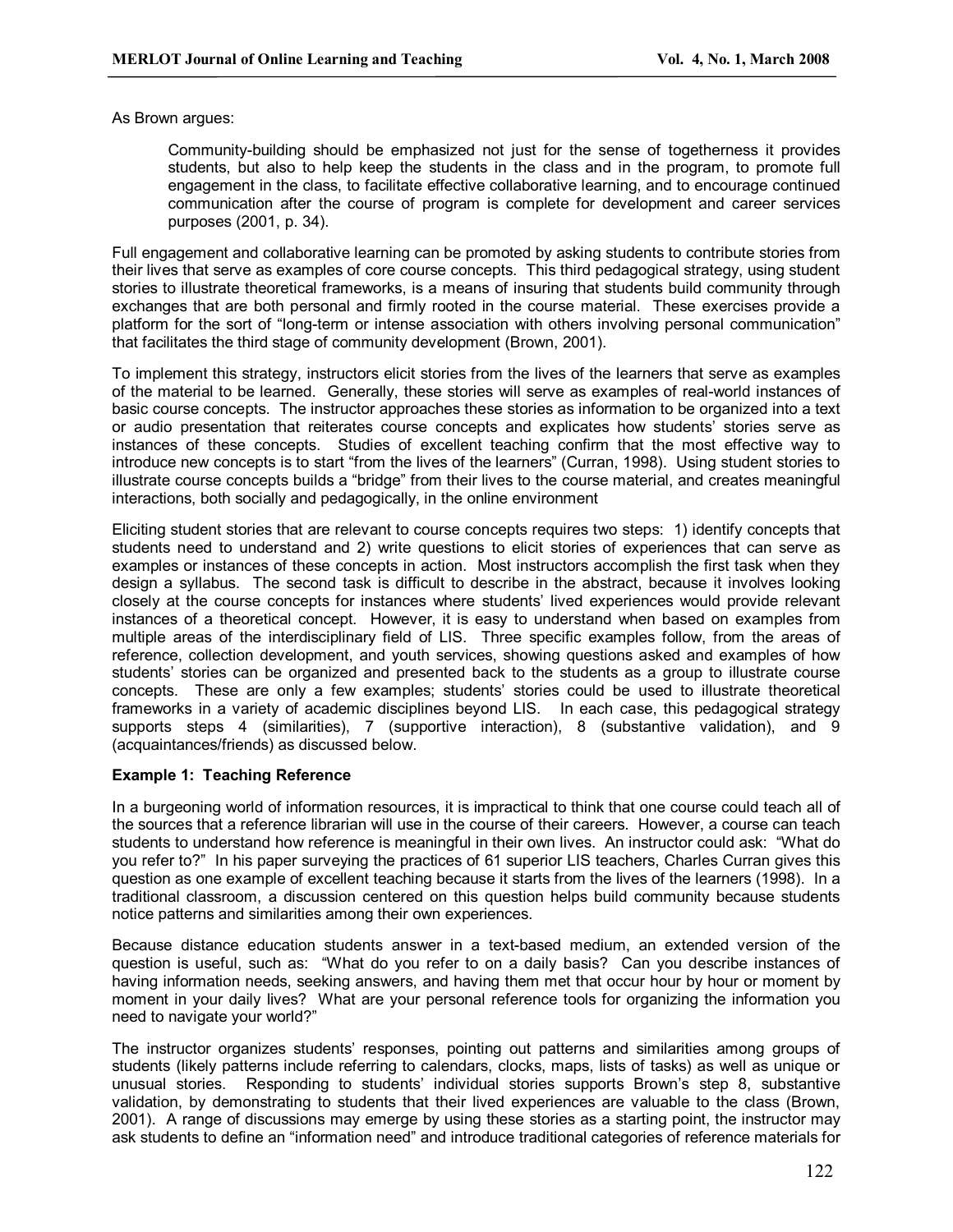meeting these needs. Through reading each others' replies to the query about basic information tasks accomplished every day, students are also introduced to one another through a snapshot of each of their home or work lives. Students learn about other students who have similar or different sorts of lives, which facilitates stages two and three of online community development by supporting step 4, as students discover background similarities such as common "interests, ideas, or shared circumstances" (Brown, 2001, p. 29).

## **Example 2: Teaching Information Organization**

To demonstrate how information organization is relevant to students' lives, the instructor might ask questions about students' personal collections, such as: "What have you collected? Do you organize your collection(s), and if so how? Do you have a collection big enough that you can't remember every item in the collection? If so, how do you keep track of what you have? Examples might include books, music, hobby supplies and equipment, etc" (P. Lawton, personal communication, June 14, 2007). This question requires students to engage with both information organization and the experience of trying to access that information.

The instructor then presents these students' collections, organizational schemes, and access strategies as examples of how individuals accomplish basic tasks of organization and access. It is worth commenting to the students in this case that the instructor is organizing this collection of student stories about collection organization. This reinforces the point that even the information we see about information organization is organized in some way. Understanding systems of organization builds fluency in information access as well as the ability to think critically about the process of organizing and the need to adapt or design systems. Most students will have some sort of collections, and those who enjoy collecting books, music, memorabilia, or other things are typically eager to talk about their hobbies. Again, the instructor facilitates community as students discover similarities, respond supportively to one another's collections (step 7) while building acquaintance and friendship (step 9) (Brown, 2001). At the same time, students are expanding their understanding of information organization.

#### **Example 3: Teaching Child Development and Library Services**

There are also instances where the instructor is introducing a more complex theoretical model with multiple categories that require definition and differentiation. For instance, in youth library services courses, students must learn about child development, often introduced through Jean Piaget's fourstage model of developmental child psychology. Each stage is reached sequentially by growing children and marks a level of psychological growth that allows the child to understand the world at increasing levels of abstraction.

| <b>AGE</b> | <b>STAGE</b>        | <b>CAPABILITIES</b>                                   |
|------------|---------------------|-------------------------------------------------------|
| $0-2$ yrs  | Sensorimotor        | Explore relation between sensation and physical       |
| $2-7$ yrs  | Pre-operational     | Use symbols, including language, to represent objects |
| 7-11 yrs   | Concrete operations | Use logic, rational thought                           |
| $11 + yrs$ | Formal operations   | Develop abstract, hypothetical reasoning              |

| Table 3: Piaget's Developmental Stages |  |
|----------------------------------------|--|
|                                        |  |

To elicit stories that will provide examples for this framework, the instructor asks students: "Can you remember a learning experience or moment from your own childhood? Please describe this experience and what you learned."

In this case, the instructor inserts synopses of students' stories in the appropriate place in the 4-part theoretical framework. This can be done in a synchronous audio lecture, in which the framework is described and students are named individually and acknowledged for what their memory posting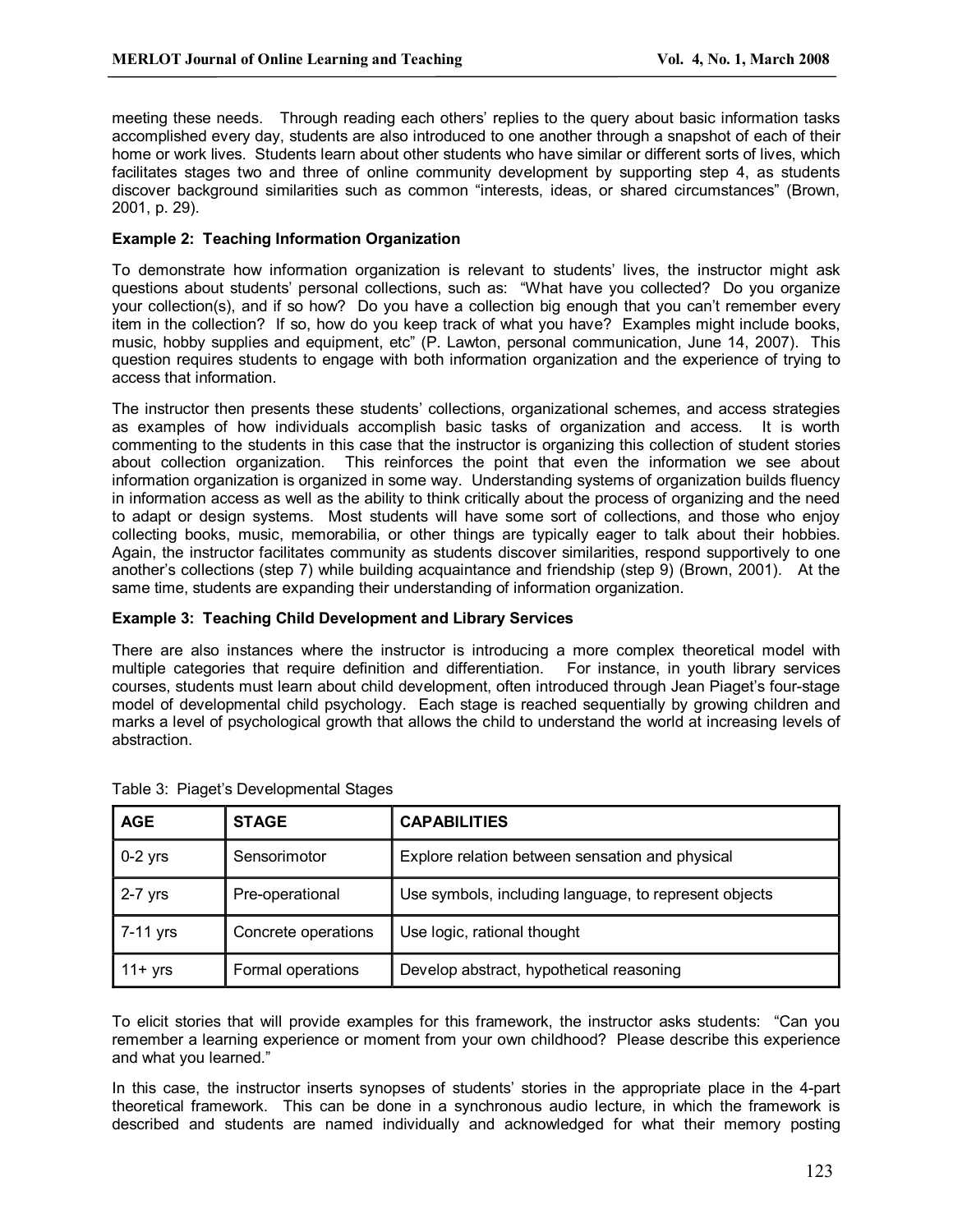contributes to the framework. However, it can also be done in a text lecture, so long as students are named and acknowledged for their contribution. Organizing and acknowledging student stories provides substantive validation, step 8, for students (Brown, 2001). Below is an abbreviated example of such a lecture; it includes far fewer students than would typically be enrolled in such a class.

Table 4: Framework Illustrated by Student Stories

| <b>THEORETICAL CATEGORIES</b><br>(from Piaget) | <b>STUDENT STORIES</b>                                                                                    |
|------------------------------------------------|-----------------------------------------------------------------------------------------------------------|
| Sensorimotor                                   | --learning to tie shoes (student A)<br>--haircuts, self-given and otherwise (student D)                   |
| Pre-operational                                | --reading, writing, drawing symbolically (student H)<br>--playing with "codes" (student B)                |
| Concrete operations                            | --making guesses, "what happens if I drop this down the stairs"<br>(student M)                            |
| <b>Formal Operations</b>                       | --making arguments, justifying actions (student E)<br>--self-observation, values and morality (student C) |

Another presentation choice could be to insert longer text excerpts of posted stories in students' own words, using quotation marks. The important features are that the framework is presented, that students' stories are connected to this framework, and that students are acknowledged by name for their individual contributions. By seeing how their memories of childhood (or perhaps of their own children) connect with Piaget's model of child development, students also have a rich field of stories through which they may personally connect with one another. Typically, this interactive lecture is followed by a second burst of postings in the class forums as students compare their experiences and discuss their commonalities. These exchanges provide a rich basis for the development of stage three community, in which students develop camaraderie after long and in-depth conversations (Brown, 2001).

#### **Illustrating Theoretical Frameworks with Student Stories: Challenges and Variations**

In using this pedagogical strategy, there are occasions when a student presents a story that, while being a relevant answer to the question posed, genuinely does not fit within the intended parameters of the course concepts. In such a case, after the general presentation of the concepts or frameworks illustrated with student stories, the best approach is to, again, acknowledge the students who contributed these unusual stories and to talk explicitly about *why* these stories don't fit. In so doing, the instructor offers students an important model of critical thinking about course concepts as well as an opportunity for students' own critical reflection about the limits of course concepts or theoretical frameworks. In that way, a supportive interaction is maintained, and students are still offered substantive validation for what their stories contribute to the class.

Occasionally there may be one or more concepts or categories for which no student stories serve as illustration. This offers an opportunity to invite students to speculate as to why this particular concept or category did not emerge as a theme in their stories. Instead of presenting a concept without illustration, this offers the opportunity to present another example or to invite students to apply their growing analytic skills by coming up with a story that would serve to illustrate this concept or category.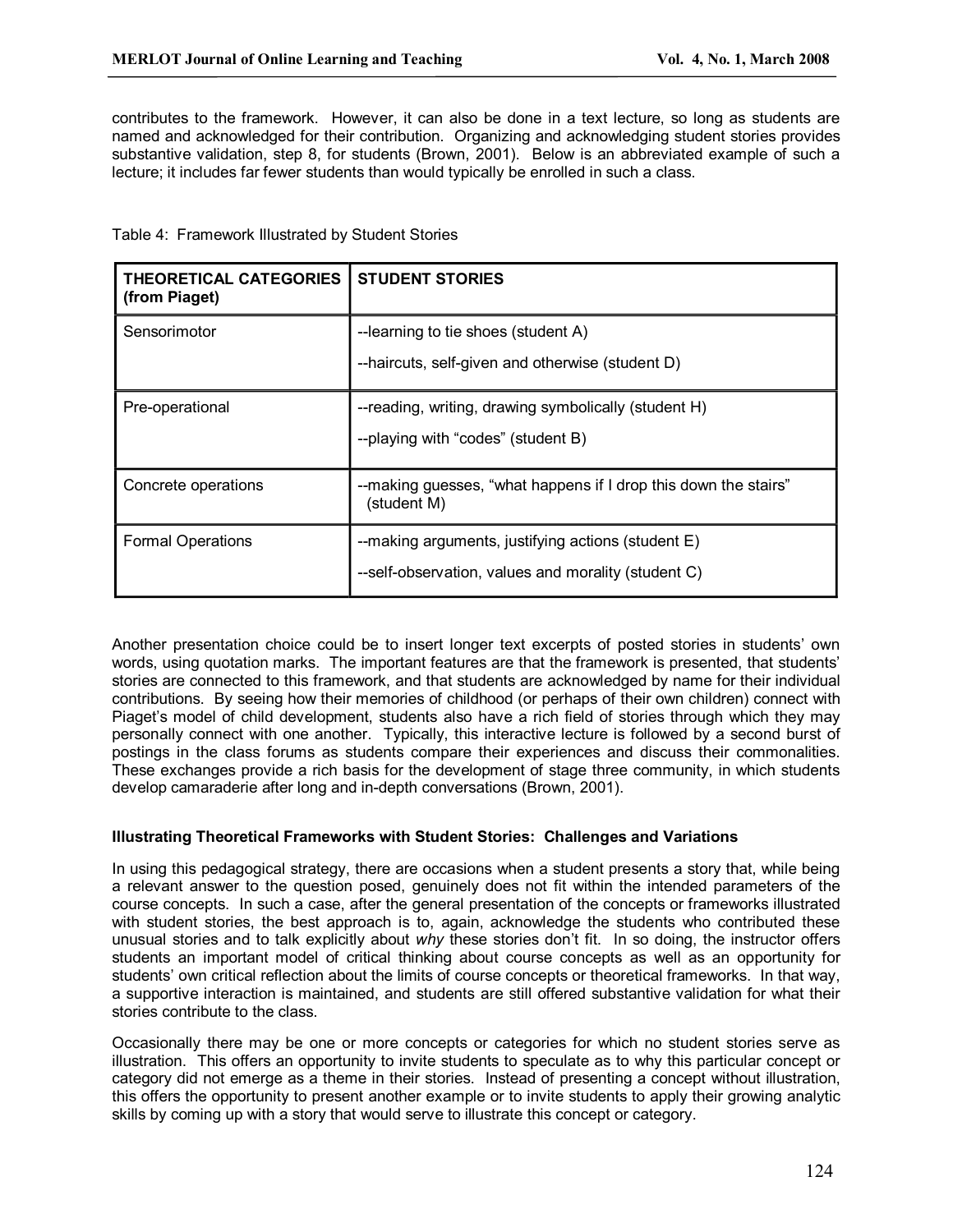To encourage the development of camaraderie, or stage three community, it can be useful to invite students to discuss their opinions about how their story was presented by the instructor. Students can be invited to explain whether and why they might place their experiences in a different category. In this way, the instructor knows how the students have understood the concepts presented and can provide further clarification as needed.

A more time-consuming variation on this pedagogical strategy is to have students categorize their own stories in light of a set of concepts presented by the instructor. This could be particularly effective later in a course, once students are familiar with the basic course concepts. Observing this process of students categorizing their own stories provides useful feedback to the instructor regarding how adept students are becoming with analyzing their own stories in terms of course concepts.

Using student stories in theoretical frameworks creates community while achieving the learning objectives of the course. The instructor demonstrates that students' experiences have theoretical relevance to the material. Students are respected as actors in the virtual classroom and invited to bring relevant instances from their own lives to the class discussion as they learn to analyze their experiences. This pedagogical strategy is an ideal way to provide students with substantive validation, demonstrating that "students' ideas and opinions were valued and respected" (Brown, 2001, p. 29), and ultimately providing a time efficient way to teach core course concepts and encourage the development of camaraderie, stage 3 of community-building among students.

## **Conclusion**

These pedagogical strategies provide some concrete ways of taking Brown's theory of online community development into the online classroom strategically and pragmatically, engaging students in community building exchanges. From the increasing numbers of students who are taking distance education courses, it is clear that distance learning will be vital to our teaching and learning future. Distance education instructors, administrators, and students need strategies that build community in online courses, taking students through the stages of making friends, acceptance, and true camaraderie in order to create vibrant online learning experiences.

# **References**

- Allen, I. E., & Seaman, J. (2006). *Making the grade: Online education in the United States.* Needham, MA: The Sloan Consortium.
- Anderson, M. A. (2004). Adventures in online teaching and learning. *MultiMedia&Internet@Schools,* 11  $(3), 32-34.$
- Artino, A. R. Jr. (2004). A model for designing online collaborative learning. *Distance Learning,* 1(4), 23 28.
- Brown, R. E. (2001). The process of community-building in distance learning courses. Journal of Asynchronous Learning Networks 5 (1) Retrieved February 2007, from. http:www.sloan [cwiki.org/wiki/index.php?title=The\\_Process\\_of\\_Communitybuilding\\_in\\_Distance\\_Learning\\_Classes%](http://www.sloan-cwiki.org/wiki/index.php?title=The_Process_of_Communitybuilding_in_Distance_Learning_Classes,_JALN_5(2)) 2c\_JALN\_5(2)
- Collins, M., and Berge, Z. (1996). Facilitating interaction in computer mediated online courses. Retrieved February 2007, from http://www.emoderators.com/moderators/flcc.html
- Conrad, D. (2005). Building and maintaining community in cohort-based online learning. *Journal of Distance Education, 20(1), 1-20.*
- Curran, C. (1998). What sixty-one superior lis teachers say about superior lis teaching, plus comments from six knowledgeable observers." *Journal of Education for Library and Information Science*, 39(3), 183-194.
- Doherty, W. (2006). An analysis of multiple factors affecting retention in web-based community college courses. The Internet and Higher Education, 9(4), 245-255.

Hara, N. & Kling, R. (2000). Students' distress with a web-based distance education course: An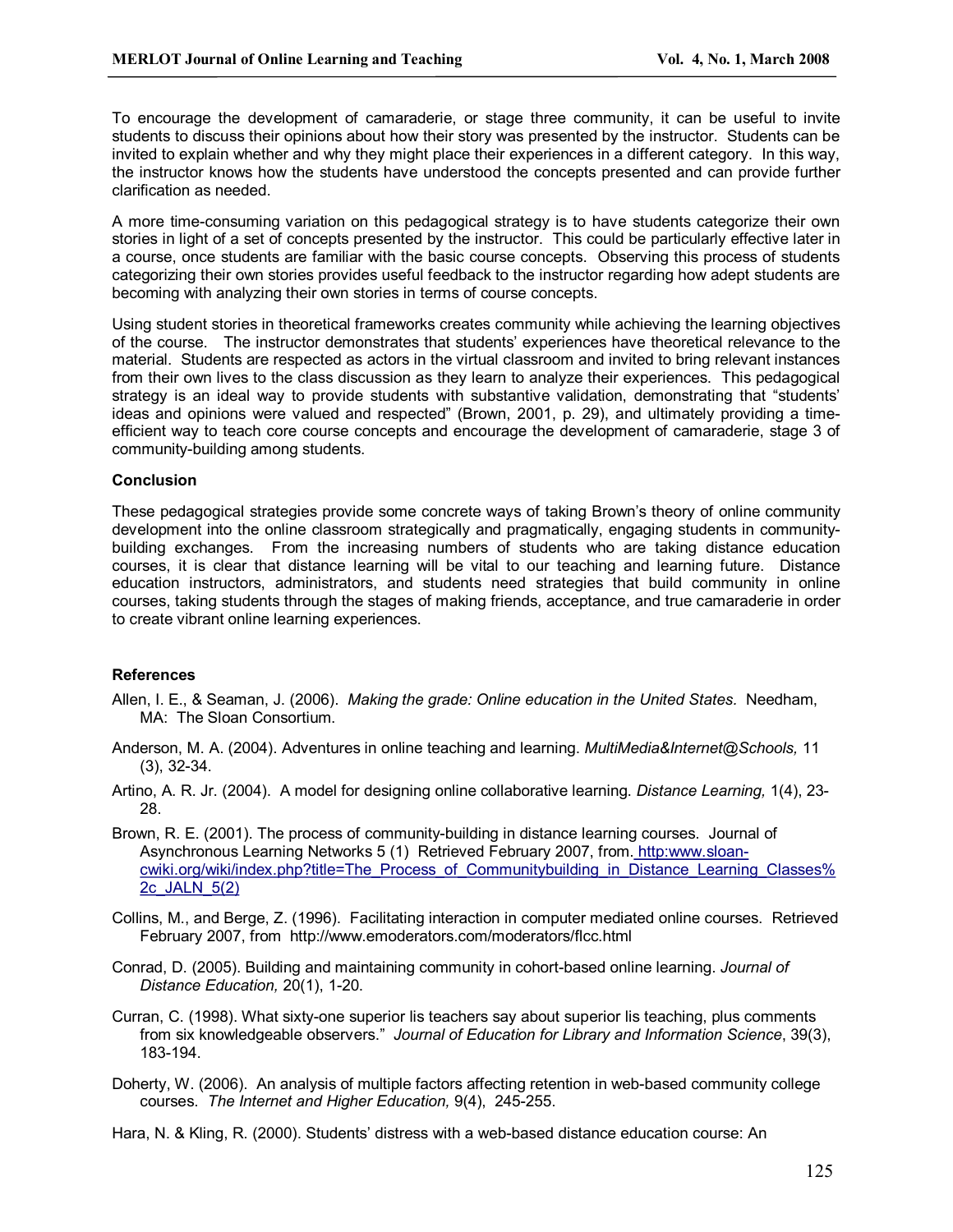ethnographic study of participants' experiences. *Information, Communication & Society,* 3(4), 557 579.

- Haythornthwaite, C., Guziec, M. K., Robins, J. & Shoemaker, S. (2000). Development among distance learners: Temporal and technological dimensions. Journal of Computer-Mediated Communication (1). Retrieved November 2006 fro[m http://jcme.indiana,ed/vol6/issue1/haythornthwaite.html\)](http://jcme.indiana,ed/vol6/issue1/haythornthwaite.html).
- Haythornthwaite, C., Guziec, M. K., Robins, J. & Shoemaker, S. (2005) *Making connections: community*  among computer-supported distance learners. Retrieved November 2006, from. [http://www.alise.org/conferences/conf00\\_Haythornthwaite\\_Making.htm](http://www.alise.org/conferences/conf00_Haythornthwaite_Making.htm))
- Hill, J.L. (1996). Psychological sense of community: Suggestions for future research. *Journal of Community Psychology*, 24 (4), 431-438
- Lawless, C. & Richardson, J. T. (2004). Monitoring the experiences of graduates in distance education. Studies in Higher Education, 29(3), 353-373.McMillan, D.W., & Chavis, D.M. (1986). Sense of community: A definition and theory. *American Journal of Community Psychology*, 14(1), 623.
- *Mllon, C. A. & Kester, D. D. (2004). Online library education programs: Implications for rural students. Journal of Education for Library and Information Science, 45(3), 210-220.*
- Mullen, G. E. & Tallent-Runnel, M. K. (2005). Student outcomes and perceptions of instructors' demands and support in online and traditional classrooms. *Internet & Higher Education*, 9(4), 257266.
- Nash, R. D. (2005). Course completion rates among distance learners possible methods to improve retention. *Online Journal of Distance Learning Administration, VIII(IV).*
- Ozden, M. Y. , Erturk, I. & Sanli, R. (2004). Students' perceptions of online assessment: A case study. *Journal of Distance Education, 19(2), 77-92.*
- Palloff, R. M. & Pratt, K. (1999). *Building learning communities in cyberspace:Effective strategies for the online classroom.* San Francisco: Josey-Bass.
- Palloff, R. M. & Pratt, K. (2001). *Lessons from the cyberspace classroom: The realities of online teaching.* San Francisco: Josey-Bass.
- Palloff, R. M. & Pratt, K. (2003).Virtual student! A profile and guide to working with online learners. San Francisco: Josey-Bass.
- Pierrakeas, C. & Xenos, M. (2004). A comparative study of dropout rates and causes for two different distance education courses. *The International Review of Research in Open and Distance Learning*, 5 (2), 1-15.
- Rovai, A. P. (2001).Building classroom community at a distance: A case study. *Educational Technology Research and Development*, 49(4), 3348.
- Rovai, A. P. (2005). Sense of community, perceived cognitive learning, and persistence in asynchronous learning networks. *The Internet and Higher Education*, 5, 319-332.
- Rovai, A. P. & Wighting, M. J.. (2005). Feelings of alienation and community among higher education students in a virtual classroom. *Internet and Higher Education*, 8, 97-110.
- Serwatka, J. A. (1999). Internet distance learning: How do i put my course on the web? *THE (Technological Horizons in Education), 26(10), 7-10*
- Simpson, O. (2004). The impact on retention of interventions to support distance learning students. *Open Learning,* 19 (1), 79-95.